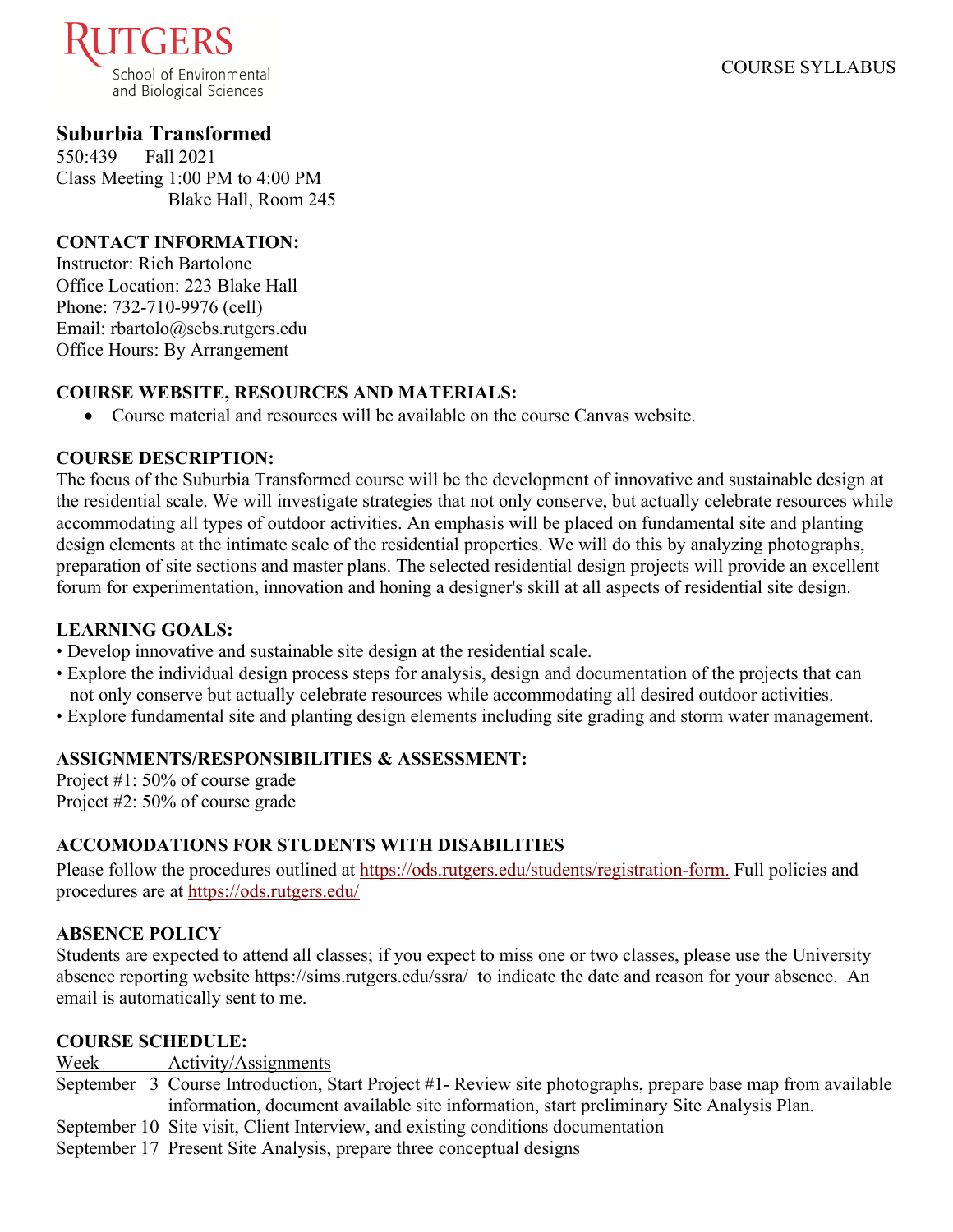

September 24 Present Conceptual Designs; select one for further development.

- October 1 Design Development and Site Sections Development
- October 8 Presentation Drawing development
- October 15 Present Residential Project #1.
- October 22 Start Residential Project #2: Site Visit, Client Interview, document site information, start Existing Conditions Plan and Site Analysis Plan.
- October 29 Present Site Analysis Plans, start Conceptual Designs
- November 5 Design Development, start preliminary Site Sections
- November 12 Continue Design Development, start investigation of storm water management strategies, alternate/innovative uses
- November 19 Working Session
- November 26 Thanksgiving Recess, No Class
- December 3 Finalize Designs, start Site Sections

December 10 Site Sections and preliminary Presentation Drawing review

### **FINAL PROJECT PRESENTATION/DUE DATE**

December 17 Project Presentation, TBA

### **ACADEMIC INTEGRITY**

The university's policy on Academic Integrity is available at [http://academicintegrity.rutgers.edu/academic](http://academicintegrity.rutgers.edu/academic-integrity-policy)[integrity-policy.](http://academicintegrity.rutgers.edu/academic-integrity-policy) The principles of academic integrity require that a student:

- properly acknowledge and cite all use of the ideas, results, or words of others.
- properly acknowledge all contributors to a given piece of work.
- make sure that all work submitted as his or her own in a course or other academic activity is produced without the aid of impermissible materials or impermissible collaboration.
- obtain all data or results by ethical means and report them accurately without suppressing any results inconsistent with his or her interpretation or conclusions.
- treat all other students in an ethical manner, respecting their integrity and right to pursue their educational goals without interference. This requires that a student neither facilitate academic dishonesty by others nor obstruct their academic progress.
- uphold the canons of the ethical or professional code of the profession for which he or she is preparing. Adherence to these principles is necessary in order to ensure that
	- everyone is given proper credit for his or her ideas, words, results, and other scholarly accomplishments.
		- all student work is fairly evaluated and no student has an inappropriate advantage over others.
		- the academic and ethical development of all students is fostered.
	- the reputation of the University for integrity in its teaching, research, and scholarship is maintained and enhanced.

Failure to uphold these principles of academic integrity threatens both the reputation of the University and the value of the degrees awarded to its students. Every member of the University community therefore bears a responsibility for ensuring that the highest standards of academic integrity are upheld.

### **STUDENT WELLNESS SERVICES**

[Just In Case Web App](http://m.appcreatorpro.com/m/rutgers/fda9f59ca5/fda9f59ca5.html) <http://codu.co/cee05e>

Access helpful mental health information and resources for yourself or a friend in a mental health crisis on your smartphone or tablet and easily contact CAPS or RUPD.

Counseling, ADAP & Psychiatric Services (CAPS)

(848) 932-7884 / 17 Senior Street, New Brunswick, NJ 08901/ [www.rhscaps.rutgers.edu/](http://www.rhscaps.rutgers.edu/)